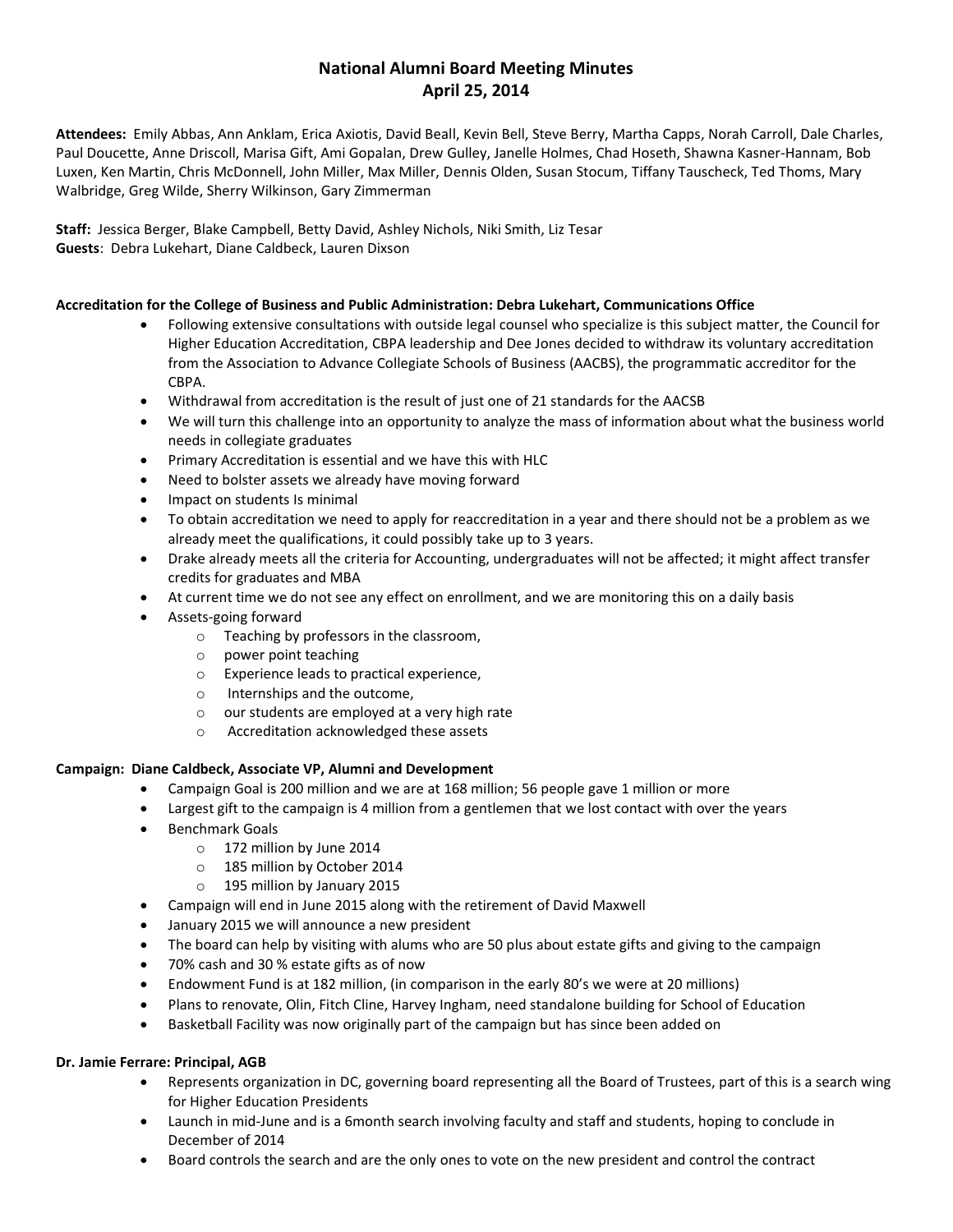- AGB will put together a profile on the position and publish on our website and Drake's website
	- o Candidates will either self-select, be nominated, or via a search firm reaching out to candidates. Over the last 14 years 80% came from being nominated or recruited
	- $\circ$  We'll have a poll of 50-60 candidates by Labor Day and narrow this down to a shorter list of 12-15 for the University Campus Committee consisting of business and community folks, faculty, alumni and students who will
	- $\circ$  Nomination Committee, made up of board members, then will shorten the list to 5-6 candidates
	- o List of 5-6 candidates will be handed off to the board for interviews
- Drake is looking for a president that that a sense of business and finance, someone with business savvy, know how to build relationships with the business community, build international relationships
- AGB hires an investigative firm to research the candidates credentials and do a background check to validate degrees and check out all judgments and credit reports before the candidate is interviewed
- Board priorities that need addressed by next president
	- o Elevate our community
	- o Approachability
	- o Warm but firm president who will engage with students
	- o Breaking down barriers on campus
	- $\circ$  Be involved with Alumni Association, need alumni engagement policy to encompass the entire University; better coordination
	- o Be confident
	- o New presidents have a mentor
- Drake has a celebration Committee along with a Transition Committee and an Inauguration Committee in place
- Outside candidates will look at the alumni base, retention rate, financial health of institute, the Board of Trustees and how strong the infrastructure is, the strength of the faculty

#### **Lauren Dixson, Prospect Research Officer: Raiser's Edge update**

- # 1 Constituent Relationship data management database in higher education, (been live for one year)
	- o Purpose is to store data and track Drake's relationship with our supporters
		- o Gives self-service tools to our staff
		- o Connectivity with Net Community in June, this will allow you to RSVP and have this go direct to Raiser's Edge
		- o You can connect with other alumni in your area, information that is confidential will not show in this data
		- o Can register individuals quicker, produce thank you
		- o Track addresses, emails, giving history, employment, linked-in, Facebook etc.
		- o Would like to eventually connect students with the alums in various business according to their field preference
		- $\circ$  If you have current lists for a Drake organizations forward to Blake so we can add this to the system

#### **Business Meeting:**

- January board minutes were approved
- Presented ne member slate
	- o Tim Coonan, AS"96, LW'02
	- o Sally Holmberg, ED'63, GR'69, GR'83. GR'94
	- o Dr. Laura Myers, AS'95
	- o Crystal Nance, JO'10, AS'10
	- o Zach Nunn, AS'02
	- o Brian Reisetter, BN'92
	- o Nikki, Syverson, JO'03-Des Moines Regional Advisory Board Representative
- New member slate approved
- Renewals approved
- Executive committee slate
	- o President-Emily Abbas, JO'97, GR'09
	- o Chair Paul Doucette, BN'97
	- o Secretary-Shawna Kasner-Hannam, AS'97, GR'00
	- o Student/Alumni Relations-John Miller, BN'82
	- o Networking-Nicole Trembley, JO'97
- Executive slate approved
- Recognition Ad Hoc committee VP with be appointed later by Emily Abbas